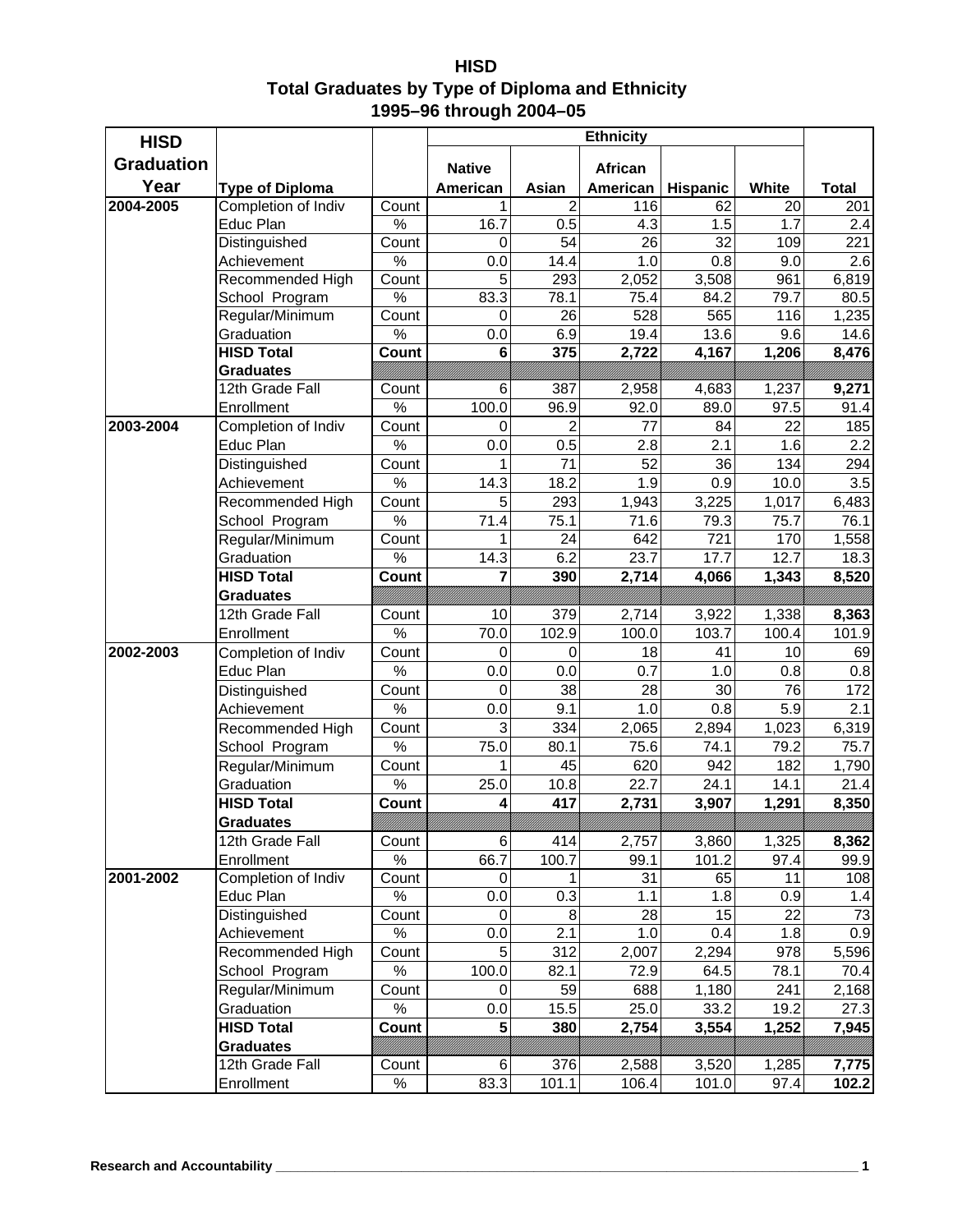| <b>HISD</b>                                             |
|---------------------------------------------------------|
| <b>Total Graduates by Type of Diploma and Ethnicity</b> |
| 1995-96 through 2004-05                                 |

| <b>HISD</b>       |                                | <b>Ethnicity</b> |                |                  |           |                 |              |              |
|-------------------|--------------------------------|------------------|----------------|------------------|-----------|-----------------|--------------|--------------|
| <b>Graduation</b> |                                |                  | <b>Native</b>  |                  | African   |                 |              |              |
| Year              | <b>Type of Diploma</b>         |                  | American       | Asian            | American  | <b>Hispanic</b> | <b>White</b> | <b>Total</b> |
| 2000-2001         | Completion of Indiv            | Count            |                | $\overline{3}$   | 70        | 84              | 17           | 174          |
|                   | Educ Plan                      | $\%$             |                | 0.8              | 2.7       | 2.4             | 1.4          | 2.3          |
|                   | Distinguished                  | Count            | 1              | 35               | 37        | 30              | 88           | 191          |
|                   | Achievement                    | $\%$             | 50.0           | 9.6              | 1.4       | 0.9             | 7.5          | 2.5          |
|                   | Recommended High               | Count            |                | 251              | 1,457     | 1,804           | 772          | 4,285        |
|                   | School Program                 | $\%$             | 50.0           | 68.8             | 55.8      | 51.8            | 65.8         | 56.1         |
|                   | Regular/Minimum                | Count            |                | 76               | 1,045     | 1,565           | 296          | 2,982        |
|                   | Graduation                     | $\%$             |                | 20.8             | 40.1      | 44.9            | 25.2         | 39.1         |
|                   | <b>HISD Total</b>              | Count            | $\overline{2}$ | 365              | 2,609     | 3,483           | 1,173        | 7,632        |
|                   | <b>Graduates</b>               |                  |                |                  |           |                 |              |              |
|                   | 12th Grade Fall                | Count            | 3              | 365              | 2,677     | 3,671           | 1,228        | 7,944        |
|                   | Enrollment                     | $\%$             | 66.7           | 100.0            | 97.5      | 94.9            | 95.5         | 96.1         |
| 1999-2000         | <b>Advanced High School</b>    | Count            |                |                  |           | 3               |              |              |
|                   |                                | $\%$             |                |                  |           | 0.1             |              | 0.0          |
|                   | Completion of Indiv            | Count            |                | $\overline{c}$   | 43        | 58              | 12           | 115          |
|                   | Educ Plan                      | $\%$             |                | 0.6              | 1.6       | 1.6             | 1.0          | 1.0          |
|                   | Distinguished                  | Count            |                | 18               | 57        | 38              | 32           | 145          |
|                   | Achievement                    | $\%$             |                | 5.0              | 2.1       | 1.1             | 2.8          | 1.9          |
|                   | Recommended High               | Count            | 1              | 216              | 514       | 913             | 596          | 2,240        |
|                   | School Program                 | %                | 33.3           | 60.0             | 19.2      | 25.7            | 52.1         | 29.0         |
|                   | Regular/Minimum                | Count            | $\overline{2}$ | 124              | 2,059     | 2,542           | 505          | 5,232        |
|                   | Graduation                     | $\%$             | 66.7           | 34.4             | 77.0      | 71.5            | 44.1         | 67.6         |
|                   | <b>HISD Total</b>              | Count            | 3              | 360              | 2,673     | 3,554           | 1,145        | 7,735        |
|                   | <b>Graduates</b>               |                  |                |                  |           |                 |              |              |
|                   | 12th Grade Fall                | Count            | 5              | 383              | 2,684     | 3,787           | 1,184        | 8,043        |
|                   | Enrollment                     | $\%$             | 60.0           | 94.0             | 99.6      | 93.8            | 96.7         | 96.2         |
| 1998-1999         | <b>Advanced High School</b>    | Count            |                | 24               | 43        | 31              | 14           | 112          |
|                   | Honors                         | $\%$<br>Count    |                | 7.7<br>15        | 1.6<br>34 | 1.0<br>35       | 1.2<br>48    | 1.5<br>133   |
|                   | <b>Advanced High School</b>    | $\%$             | 1<br>25.0      | 4.8              | 1.2       | 1.1             | 4.2          | 1.8          |
|                   | Program<br>Completion of Indiv | Count            |                | 1                | 90        | 54              | 11           | 156          |
|                   | Educ Plan                      | $\%$             |                | 0.3              | 3.3       | 1.7             | 1.0          | 2.1          |
|                   | Distinguished                  | Count            |                | 13               | 23        | 22              | 132          | 190          |
|                   | Achievement Pgm                | $\%$             |                | $\overline{4.2}$ | 0.8       | 0.7             | 11.5         | 2.6          |
|                   | Recommended High               | Count            | $\mathbf{1}$   | 133              | 439       | 667             | 384          | 1,624        |
|                   | School Pgm                     | $\%$             | 25.0           | 42.8             | 16.0      | 21.6            | 33.6         | 22.2         |
|                   | Regular/Minimum                | Count            | 2              | 125              | 2,117     | 2,285           | 555          | 5,084        |
|                   | Graduation                     | $\%$             | 50.0           | 40.2             | 77.1      | 73.9            | 48.5         | 69.7         |
|                   | <b>HISD Total</b>              | Count            | 4              | 311              | 2,746     | 3,094           | 1,144        | 7,299        |
|                   | <b>Graduates</b>               |                  |                |                  |           |                 |              |              |
|                   | 12th Grade Fall                | Count            | 7              | 361              | 3,945     | 4,237           | 1,301        | 9,851        |
|                   | Enrollment                     | $\%$             | 57.1           | 86.1             | 69.6      | 73.0            | 87.9         | 74.1         |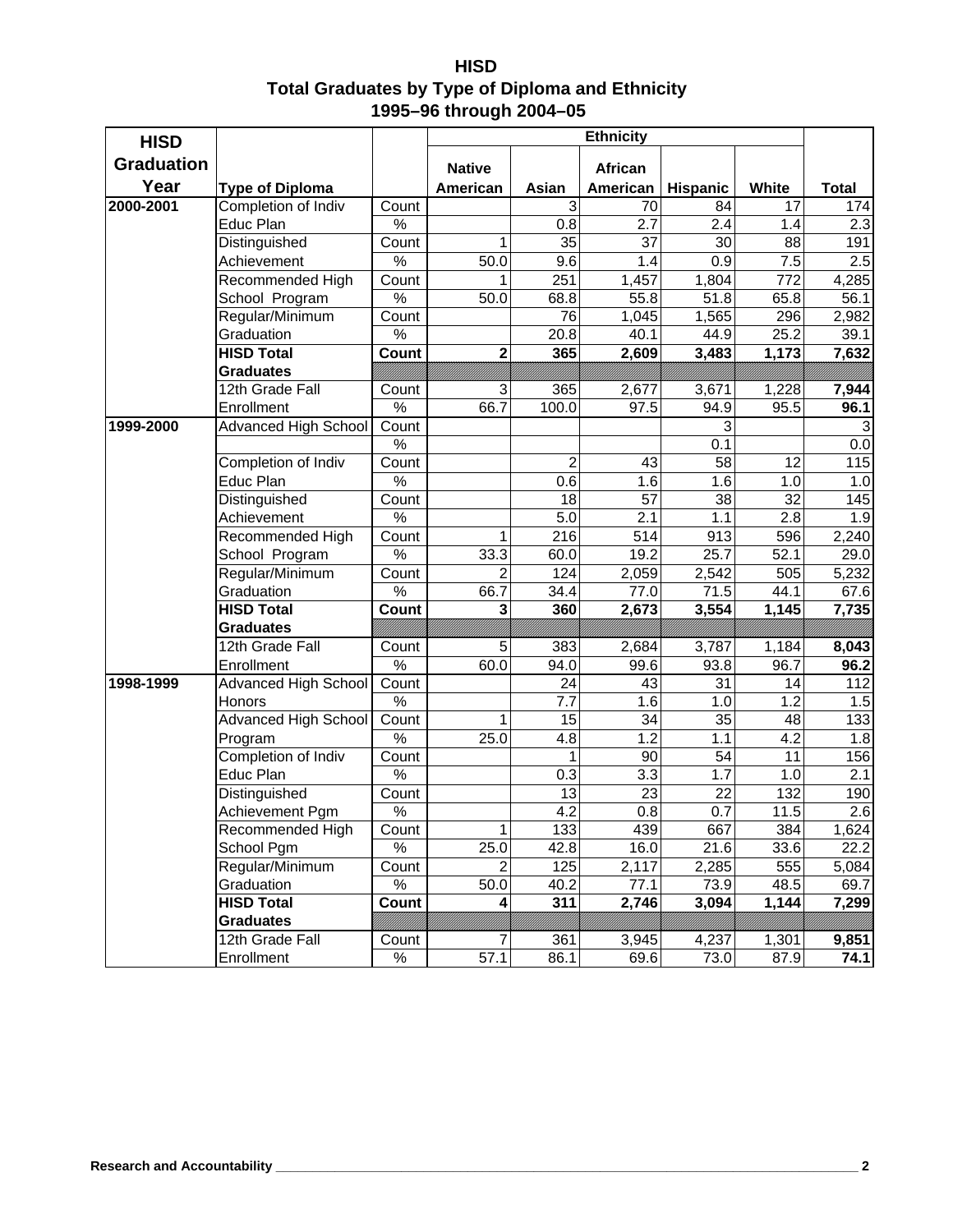| <b>HISD</b>                                      |
|--------------------------------------------------|
| Total Graduates by Type of Diploma and Ethnicity |
| 1995-96 through 2004-05                          |

| <b>HISD</b>       |                             |       |                   |                   | Ethnicity      |                |         |                |
|-------------------|-----------------------------|-------|-------------------|-------------------|----------------|----------------|---------|----------------|
| <b>Graduation</b> |                             |       | <b>Native</b>     |                   | <b>African</b> |                |         |                |
| Year              | <b>Type of Diploma</b>      |       | American          | Asian             | American       | Hispanic       | White   | <b>Total</b>   |
| 1997-1998         | Advanced High School        | Count | 1                 | 157               | 350            | 386            | 497     | 1,391          |
|                   | Honors                      | $\%$  | 20.0              | 49.4              | 12.2           | 12.7           | 41.9    | 18.7           |
|                   |                             | Count | 1                 | 49                | 278            | 473            | 207     |                |
|                   | <b>Advanced High School</b> |       |                   |                   |                |                |         | 1,008          |
|                   | Program                     | $\%$  | 20.0              | 15.4              | 9.7            | 15.6           | 17.5    | 13.6           |
|                   | Completion of Indiv         | Count |                   |                   | 57             | 27             | 7       | 91             |
|                   | Educ Plan                   | $\%$  |                   |                   | 2.0            | 0.9            | $0.6\,$ | 1.2            |
|                   | Distinguished               | Count |                   | 1                 | 6              | 1              |         | 8              |
|                   | Achievement Pgm             | $\%$  |                   | 0.3               | 0.2            | 0.0            |         | 0.1            |
|                   | Recommended High            | Count | 3                 |                   | 3              | 3              | 1       | 10             |
|                   | School Pgm                  | $\%$  | 60                |                   | 0.1            | 0.1            | 0.1     | 0.1            |
|                   |                             | Count |                   | 111.0             | 2184.0         | 2144.0         | 474.0   | 4913.0         |
|                   | <b>Regular Graduation</b>   | $\%$  |                   | 34.9              | 75.9           | 70.7           | 40.0    | 66.2           |
|                   | <b>HISD Total</b>           | Count | 5                 | 318               | 2,878          | 3,034          | 1,186   | 7,421          |
|                   | <b>Graduates</b>            |       |                   |                   |                |                |         |                |
|                   | 12th Grade Fall             | Count | 6                 | 373               | 4,017          | 4,455          | 1,344   | 10,195         |
|                   | Enrollment                  | $\%$  | 83.3              | 85.3              | 71.6           | 68.1           | 88.2    | 72.8           |
| 1996-1997         | <b>Advanced High School</b> | Count | 1                 | 129               | 269            | 340            | 439     | 1,178          |
|                   | Honors                      | $\%$  | $\overline{16.7}$ | 43.0              | 10.7           | 13.1           | 37.9    | 18.0           |
|                   | Advanced High School        | Count | $\overline{2}$    | 32                | 256            | 248            | 189     | 727            |
|                   | Program                     | $\%$  | 33.3              | $10.\overline{7}$ | 10.2           | 9.6            | 16.3    | 11.1           |
|                   | Completion of Indiv         | Count |                   |                   | 69             | 29             |         | 103            |
|                   | Educ Plan                   | $\%$  |                   | $0.\overline{3}$  | 2.8            | 1.1            | 0.3     | 1.6            |
|                   | Distinguished               | Count |                   |                   |                |                |         |                |
|                   | Achievement Pgm             | $\%$  |                   |                   |                |                |         |                |
|                   | Recommended High            | Count |                   |                   | 1              |                |         |                |
|                   | School Pgm                  | $\%$  |                   |                   | 0.0            |                |         | 0.0            |
|                   |                             | Count | 3                 | 138               | 1,908          | 1,977          | 525     | 4,551          |
|                   | Regular Graduation          | $\%$  | 50.0              | 46.0              | 76.2           | 76.2           | 45.4    | 69.4           |
|                   | <b>HISD Total</b>           | Count | 6                 | 300               | 2,503          | 2,594          | 1,157   | 6,560          |
|                   | <b>Graduates</b>            |       |                   |                   |                |                |         |                |
|                   | 12th Grade Fall             | Count | $\overline{7}$    | 373               | 3,759          | 3,891          | 1,355   | 9,385          |
|                   | Enrollment                  | $\%$  | 85.7              | 80.4              | 66.6           | 66.7           | 85.4    | 69.9           |
| 1995-1996         | Advanced High School        | Count | 1                 | 140               | 313            | 337            | 389     | 1,180          |
|                   | <b>Honors</b>               | $\%$  | 12.5              | 45.8              | 13.2           | 13.6           | 34.0    | 18.7           |
|                   | <b>Advanced High School</b> | Count |                   | 33                | 232            | 277            | 142     | 684            |
|                   | Program                     | $\%$  |                   | 10.8              | 9.8            | 11.2           | 12.4    | 10.8           |
|                   | Completion of Indiv         | Count |                   |                   | 80             | 31             | 11      | 122            |
|                   | Educ Plan                   | $\%$  |                   |                   | 3.4            | 1.3            | 1.0     | 1.9            |
|                   | Distinguished               | Count |                   |                   |                |                |         |                |
|                   | Achievement Pgm             | $\%$  |                   |                   |                |                |         |                |
|                   | Recommended High            | Count |                   |                   |                | $\overline{2}$ |         | $\overline{2}$ |
|                   | School Pgm                  | $\%$  |                   |                   |                | 0.1            |         | 0.0            |
|                   |                             | Count | 7                 | 133               | 1,753          | 1,831          | 601     | 4,325          |
|                   | <b>Regular Graduation</b>   | $\%$  | 87.5              | 43.5              | 73.7           | 73.9           | 52.6    | 68.5           |
|                   | <b>HISD Total</b>           | Count | 8                 | 306               | 2,378          | 2,478          | 1,143   | 6,313          |
|                   | <b>Graduates</b>            |       |                   |                   |                |                |         |                |
|                   | 12th Grade Fall             | Count | 8                 | 374               | 3,362          | 3,493          | 1,269   | 8,506          |
|                   | Enrollment                  | $\%$  | 100.0             | 81.8              | 70.7           | 70.9           | 90.1    | 74.2           |

**Source: 1996-2002 PEIMS 2003-04–2004-05 TEA Standard Reports**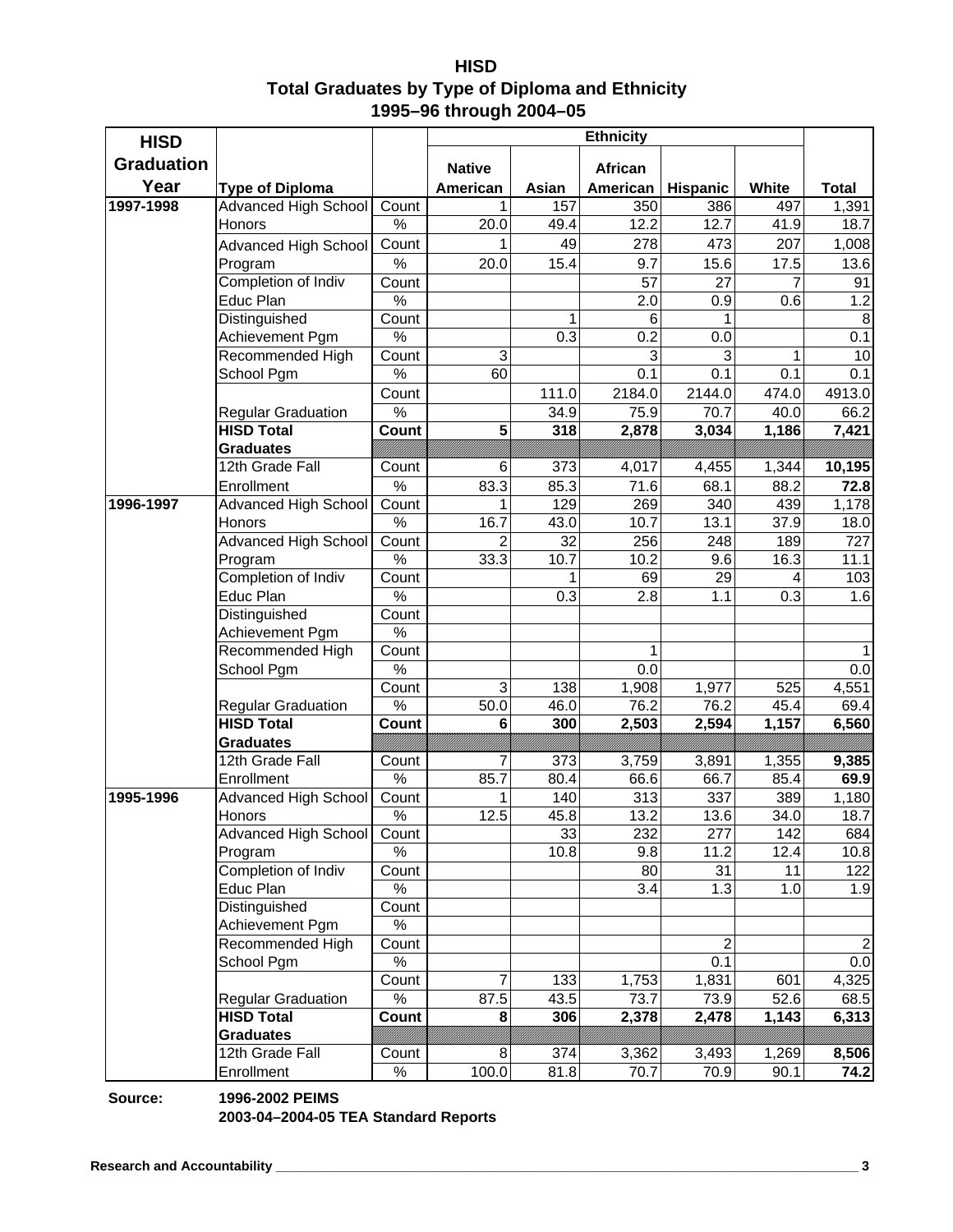**State Total Graduates by Type of Diploma and Ethnicity 1995–96 through 2004–05**

| <b>State</b>      |                                         |                        |                        |            | <b>Ethnicity</b>    |                 |              |               |
|-------------------|-----------------------------------------|------------------------|------------------------|------------|---------------------|-----------------|--------------|---------------|
| <b>Graduation</b> |                                         |                        | <b>Native</b>          |            |                     |                 |              |               |
| Year              | <b>Type of Diploma</b>                  |                        | American               | Asian      | African<br>American | <b>Hispanic</b> | White        | <b>Total</b>  |
| 2004-2005         | Completion of                           | Count                  | 27                     | 84         | 1,742               | 2,988           | 3,396        | 8,237         |
|                   | Indiv Educ Plan                         | $\%$                   | 3.5                    | 1.0        | 5.3                 | 3.5             | 3.0          | 3.4           |
|                   | Distinguished                           | Count                  | 47                     | 1,444      | 795                 | 6,591           | 12,558       | 21,435        |
|                   | Achievement                             | $\%$                   | 6.2                    | 17.3       | 2.4                 | 7.8             | 11.1         | 8.9           |
|                   | Recommended                             | Count                  | 488                    | 5,834      | 20,483              | 54,348          | 70,748       | 151,901       |
|                   | High School Pgm                         | $\%$                   | 63.9                   | 69.8       | 62.4                | 64.3            | 62.5         | 63.4          |
|                   | Regular/Minimum                         | Count                  | 202                    | 1,001      | 9,791               | 20,639          | 26,510       | 58,143        |
|                   | Graduation                              | $\frac{1}{2}$          | 26.4                   | 12.0       | 29.8                | 24.4            | 23.4         | 24.3          |
|                   | <b>State Totals</b>                     | Count                  | 764                    | 8,363      | 32,811              | 84,566          | 113,212      | 239,716       |
|                   | <b>Graduates</b>                        |                        |                        |            |                     |                 |              |               |
|                   | 12th Grade Fall                         | Count                  | 747                    | 8,534      | 34,172              | 89,296          | 114,565      | 247,314       |
|                   | Enrollment                              | $\frac{1}{2}$          | 102.3                  | 98.0       | 96.0                | 94.7            | 98.8         | 96.9          |
| 2003-2004         | Completion of                           | Count                  | 33                     | 110        | 1,583               | 2,823           | 3,285        | 7,834         |
|                   | Indiv Educ Plan                         | $\frac{1}{2}$          | 4.5                    | 1.3        | 4.8                 | 3.3             | 2.8          | 3.2           |
|                   | Distinguished                           | Count                  | 56                     | 1,510      | 751                 | 5,802           | 11,801       | 19,920        |
|                   | Achievement                             | $\%$                   | 7.6                    | 18.2       | 2.3                 | 6.8             | 10.1         | 8.2           |
|                   | Recommended                             | Count                  | 423                    | 5,394      | 19,130              | 52,485          | 69,619       | 147,051       |
|                   | High School Pgm                         | $\%$                   | 57.2                   | 65.0       | 57.6                | 61.4            | 59.8         | 60.2          |
|                   | Regular/Minimum                         | Count                  | 227                    | 1,290      | 11,749              | 24,302          | 31,792       | 69,360        |
|                   | Graduation                              | $\%$                   | 30.7                   | 15.5       | 35.4                | 28.5            | 27.3         | 28.4          |
|                   | <b>State Totals</b>                     | Count                  | 739                    | 8,304      | 33,213              | 85,412          | 116,497      | 244,165       |
|                   | <b>Graduates</b>                        |                        |                        |            |                     |                 |              |               |
|                   | 12th Grade Fall                         | Count                  | 708                    | 8,384      | 32,781              | 85,062          | 116,368      | 243,303       |
|                   | Enrollment                              | $\frac{1}{2}$          | 104.4                  | 99.0       | 101.3               | 100.4           | 100.1        | 100.4         |
| 2002-2003         | Completion of                           | Count                  | 28                     | 55         | 1,465               | 2,451           | 3,090        | 7,089         |
|                   | Indiv Educ Plan                         | $\%$                   | 4.2                    | 0.7        | 4.6                 | 3.0             | 2.6          | 3.0           |
|                   | Distinguished                           | Count                  | 47                     | 1,219      | 546                 | 4,931           | 10,168       | 16,911        |
|                   | Achievement                             | $\%$                   | 7.0                    | 15.2       | 1.7                 | 6.1             | 8.7          | 7.1           |
|                   | Recommended                             | Count                  | 368                    | 5,127      | 17,343              | 46,201          | 65,777       | 134,816       |
|                   | High School Pgm                         | $\%$                   | 54.9                   | 63.7       | 54.5                | 57.2            | 56.3         | 56.6          |
|                   | Regular/Minimum                         | Count                  | 227                    | 1,644      | 12,447              | 27,193          | 37,782       | 79,293        |
|                   | Graduation                              | $\frac{1}{2}$          | 33.9                   | 20.4       | 39.1                | 33.7            | 32.3         | 33.3          |
|                   | <b>State Totals</b>                     | Count                  | 670                    | 8,045      | 31,801              | 80,776          | 116,817      | 238,109       |
|                   | <b>Graduates</b>                        |                        |                        |            |                     |                 |              |               |
|                   | 12th Grade Fall                         | Count                  | 676                    | 8,165      | 31,858              | 81,002          | 117,181      | 238,882       |
|                   | Enrollment                              | $\%$                   | 99.1                   | 98.5       | 99.8                | 99.7            | 99.7         | 99.7          |
| 2001-2002         | Completion of                           | Count                  | 20                     | 50         | 1,491               | 2,424           | 2,997        | 6,982         |
|                   | Indiv Educ Plan<br>Distinguished        | $\frac{1}{2}$<br>Count | 3.5<br>$\overline{26}$ | 0.6<br>854 | 5.0<br>496          | 3.3<br>3,663    | 2.7          | 3.1           |
|                   | Achievement                             | $\%$                   | 4.5                    | 11.1       | 1.6                 | 4.9             | 7,969<br>7.1 | 13,008<br>5.8 |
|                   | Recommended                             | Count                  | 285                    | 4,653      | 14,153              | 39,627          | 59,278       | 117,996       |
|                   |                                         | $\%$                   | 49.2                   |            | 47.1                | 53.2            | 52.7         |               |
|                   | High School Pgm                         |                        |                        | 60.4       |                     |                 |              | 52.4          |
|                   | Regular/Minimum                         | Count<br>$\%$          | 248                    | 2,151      | 13,930              | 28,775          | 42,200       | 87,304        |
|                   | Graduation                              |                        | 42.8                   | 27.9       | 46.3                | 38.6<br>74,489  | 37.5         | 38.8          |
|                   | <b>State Totals</b><br><b>Graduates</b> | Count                  | 579                    | 7,708      | 30,070              |                 | 112,444      | 225,290       |
|                   | 12th Grade Fall                         | Count                  | 576                    | 7,877      | 29,800              | 74,973          | 113,205      | 226,431       |
|                   |                                         |                        |                        |            |                     |                 |              |               |
|                   | Enrollment                              | $\%$                   | 100.5                  | 97.9       | 100.9               | 99.4            | 99.3         | 99.5          |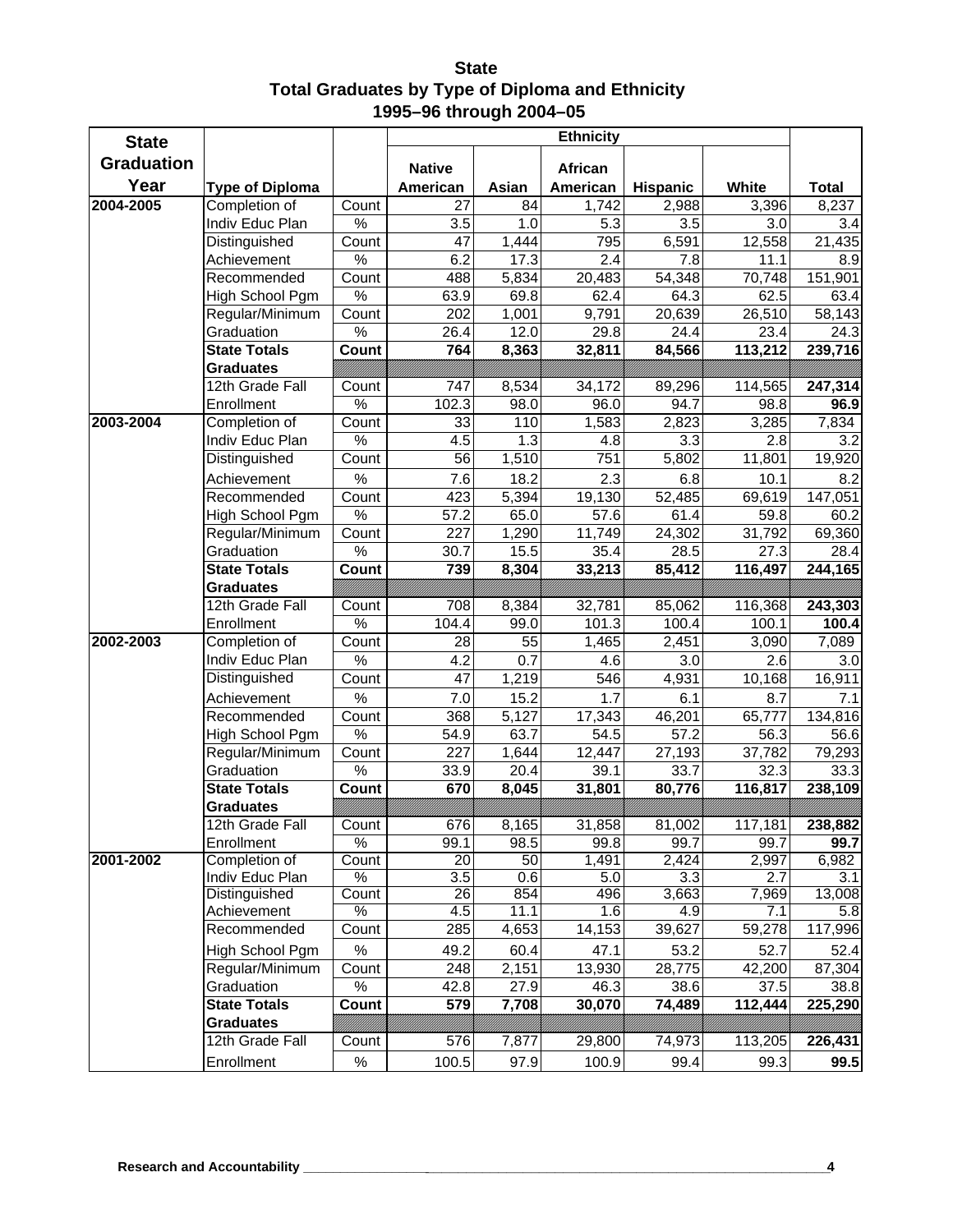**State Total Graduates by Type of Diploma and Ethnicity 1995–96 through 2004–05**

| <b>State</b>      |                                 |                        |                   |                    | <b>Ethnicity</b> |                    |                |               |
|-------------------|---------------------------------|------------------------|-------------------|--------------------|------------------|--------------------|----------------|---------------|
| <b>Graduation</b> |                                 |                        | <b>Native</b>     |                    | African          |                    |                |               |
| Year              | <b>Type of Diploma</b>          |                        | American          | Asian              | American         | <b>Hispanic</b>    | White          | <b>Total</b>  |
| 2000-2001         | Completion of                   | Count                  | 15                | 45                 | 1,594            | 2,758              | 2,962          | 7,374         |
|                   | Indiv Educ Plan                 | $\%$                   | 2.6               | 0.6                | 5.6              | 4.0                | 2.7            | 3.4           |
|                   | Distinguished                   | Count                  | 30                | 782                | 371              | $\overline{2,581}$ | 6,897          | 10,661        |
|                   | Achievement                     | $\%$                   | 5.2               | 10.8               | 1.3              | 3.7                | 6.3            | 5.0           |
|                   | Recommended                     | Count                  | 238               | 4,100              | 10,843           | 31,697             | 52,576         | 99,454        |
|                   | High School Pgm                 | $\frac{1}{2}$          | $\overline{41.5}$ | 56.8               | 38.3             | 45.5               | 48.0           | 46.2          |
|                   | Regular/Minimum                 | Count                  | 291               | 2,291              | 15,487           | 32,559             | 47,199         | 99,827        |
|                   | Graduation                      | $\%$                   | 50.7              | 31.7               | 54.7             | 46.8               | 43.1           | 46.4          |
|                   | <b>State Totals</b>             | Count                  | 574               | 7,218              | 28,295           | 69,595             | 109,634        | 215,316       |
|                   | <b>Graduates</b>                |                        |                   |                    |                  |                    |                |               |
|                   | 12th Grade Fall                 | Count                  | 583               | 7,352              | 29,177           | 71,431             | 111,781        | 220,324       |
|                   | Enrollment                      | $\frac{0}{6}$          | 98.5              | 98.2               | 97.0             | 97.4               | 98.1           | 97.7          |
| 1999-2000         | <b>Advanced High</b>            | Count                  | 3                 | 14                 | 54               | 175                | 408            | 654           |
|                   | School Honors                   | $\%$                   | 0.6               | 0.2                | 0.2              | 0.3                | 0.4            | 0.3           |
|                   | Advanced High                   | Count                  | 9                 | 17                 | 136              | 857                | 962            | 1,981         |
|                   | School Program                  | %                      | 1.7               | 0.2                | 0.5              | 1.3                | 0.9            | 0.9           |
|                   | Completion of                   | Count<br>$\frac{1}{2}$ | 15                | 57                 | 1,339            | 2,496              | 2,965          | 6,872         |
|                   | Indiv Educ Plan                 |                        | 2.9<br>13         | 0.8<br>558         | 4.9              | 3.7<br>1,566       | 2.7            | 3.2           |
|                   | Distinguished<br>Achievement    | Count<br>$\%$          | 2.5               | 8.1                | 314<br>1.1       | 2.3                | 5,358<br>4.9   | 7,809<br>3.7  |
|                   |                                 |                        |                   |                    |                  |                    |                | 74,377        |
|                   | Recommended                     | Count                  | 182               | 3,303              | 6,882            | 22,181             | 41,829         |               |
|                   | High School Pgm                 | $\%$                   | 34.9              | 48.1               | 25.0             | 32.5               | 38.1           | 34.9          |
|                   | Regular/Minimum                 | Count                  | 299               | 2,912              | 18,782           | 41,041             | 58,198         | 121,232       |
|                   | Graduation                      | $\%$                   | 57.4              | 42.4               | 68.3             | 60.1               | 53.0           | 56.9          |
|                   | <b>State Totals</b>             | Count                  | 521               | 6,861              | 27,507           | 68,316             | 109,720        | 212,925       |
|                   | <b>Graduates</b>                |                        |                   |                    |                  |                    |                |               |
|                   | 12th Grade Fall                 | Count                  | 536               | 7,117              | 28,356           | 70,142             | 111,826        | 217,977       |
|                   | Enrollment                      | $\%$                   | 97.2              | 96.4               | 97.0             | 97.4               | 98.1           | 97.7          |
| 1998-1999         | Advanced High                   | Count<br>%             | 62                | 1,152              | 1,698            | 5,858              | 15,931         | 24,701        |
|                   | School Honors                   |                        | 12.8              | 18.2               | 6.6              | 9.3                | 14.8           | 12.1          |
|                   | Advanced High                   | Count<br>$\%$          | 66                | 746<br>11.8        | 3,003<br>11.7    | 10,078             | 14,766<br>13.7 | 28,659        |
|                   | School Program<br>Completion of | Count                  | 13.6<br>25        | 45                 | 1,370            | 16.0<br>2,314      | 3,021          | 14.1<br>6,775 |
|                   | Indiv Educ Plan                 | $\%$                   | 5.1               | 0.7                | 5.3              | 3.7                | 2.8            | 3.3           |
|                   | Distinguished                   | Count                  |                   | 337                | 152              |                    | 1,963          | 2,821         |
|                   | Achievement                     | $\%$                   | 5<br>1.0          | 5.3                | 0.6              | 364<br>0.6         | 1.8            | 1.4           |
|                   | Recommended                     | Count                  | 61                | $\overline{1,}496$ | 2,404            | 6,483              | 17,295         | 27,739        |
|                   | High School Pgm                 | $\%$                   | 12.6              | 23.6               | 9.4              | 10.3               | 16.0           | 13.6          |
|                   | Regular/Minimum                 | Count                  | 267               | 2,564              | 17,081           | 37,985             | 54,801         | 112,698       |
|                   | Graduation                      | $\%$                   | 54.9              | 40.4               | 66.4             | 60.2               | 50.8           | 55.4          |
|                   | <b>State Totals</b>             | Count                  | 486               | 6,340              | 25,708           | 63,082             | 107,777        | 203,393       |
|                   | <b>Graduates</b>                |                        |                   |                    |                  |                    |                |               |
|                   | 12th Grade Fall                 | Count                  | 885               | 7,060              | 28,295           | 66,491             | 110,042        | 212,773       |
|                   | Enrollment                      | $\%$                   | 54.9              | 89.8               | 90.9             | 94.9               | 97.9           | 95.6          |